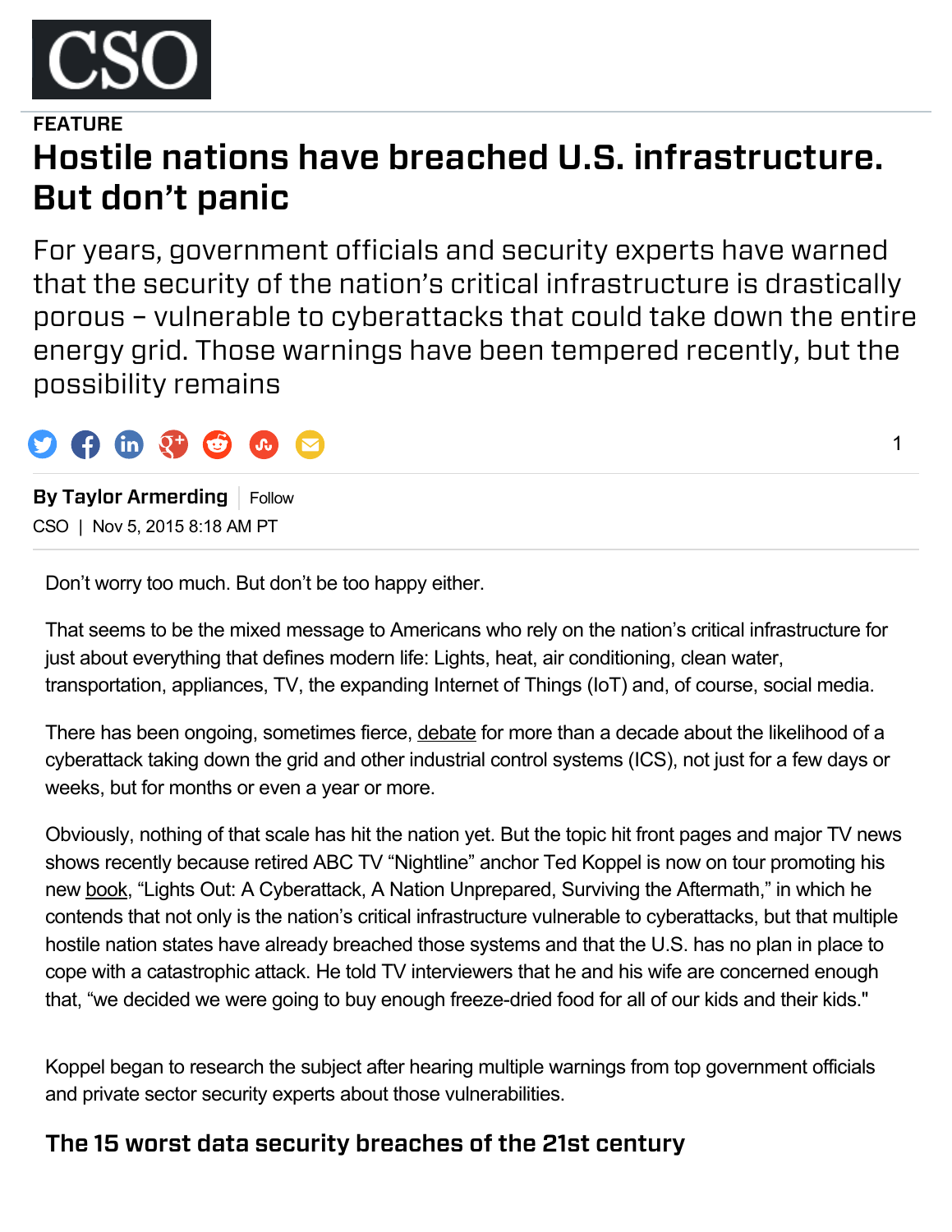The warnings go back years, coming from people like former Secretary of Defense Leon Panetta, who said in [2012](http://www.csoonline.com/article/719166/u.s.-rattles-preemptive-cyberattack-saber) that a major cyberattack could amount to a "cyber Pearl Harbor." Panetta also said at the time that the U.S. was at "a pre- $9/11$  moment."

James Lewis, director and senior fellow of the Technology and Public Policy Program at the Center for Strategic and International Studies (CSIS), [told](http://www.youtube.com/watch?v=rTkXgqK1l9A) CBS's "60 Minutes" in November 2009, that if major electrical generators went down, it would require three or four months just to order replacements.

"It's not like if we break one, we can go down to the hardware store and get a replacement," he said.

Other officials say there is no reason to panic. Director of National Intelligence James Clapper, in a ["statement](http://www.dni.gov/files/documents/HPSCI%2010%20Sept%20Cyber%20Hearing%20SFR.pdf) for the record" less than two months ago before the House Permanent Select Committee on Intelligence, said he believes the chances of a "Cyber Armageddon" are remote.

But, he acknowledged ICS vulnerabilities to what sounded like death by a thousand cuts. "We foresee an ongoing series of low-to-moderate level cyber attacks from a variety of sources over time, which will impose cumulative costs on U.S. economic competitiveness and national security," he said.

And he essentially admitted that U.S. infrastructure has been breached. "… foreign actors are reconnoitering and developing access to US critical infrastructure systems, which might be quickly exploited for disruption if an adversary's intent became hostile," he said.

Clapper named hostile nation states including Russia, China, Iran and North Korea, but especially Russia, which he said has developed the capability to remotely hack at least three ICS vendors, "so that customers downloaded malicious software designed to facilitate exploitation directly from the vendors' websites," he said.

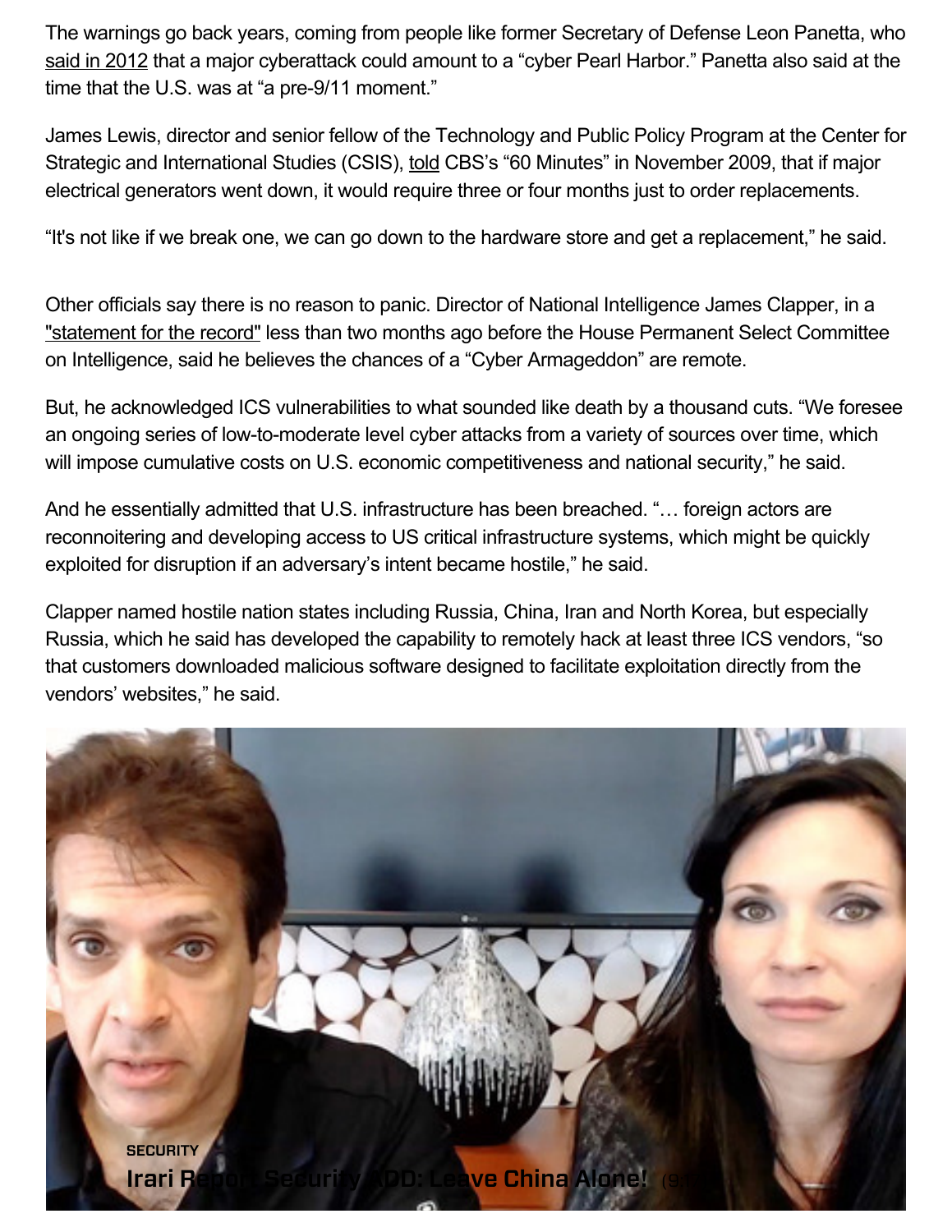Meanwhile, ICS-CERT (Industrial Control Systems Computer Emergency Readiness Team) reported in March that it had received reports of 245 ICS incidents in 2014, more than half of which were advanced persistent threats (APT).

And USA Today [reported](http://www.usatoday.com/story/news/2015/09/09/cyber-attacks-doe-energy/71929786/) in September that cyber attackers had successfully breached the U.S. Department of Energy (DoE) 159 times between October 2010 and October 2014.

The bottom line, according to a range of experts, is that while Clapper is probably correct that a catastrophic attack is unlikely, it is very much possible.

As Chris Petersen, CTO and cofounder of LogRhythm, put it, "nation states like Russia know that to actually do something harmful would be considered an act of war by the U.S.



Chris Petersen, CTO and cofounder, LogRhythm

"However, just as Russia paraded mobile ballistic missiles during the Cold War, they are equally as interested in parading their cyber capabilities," he said, adding that most hostile nation states want their enemies to know about their capabilities, but would only use them in a worst-case situation  $-$  the cyber equivalent of a balance of terror.

Petersen and others have also said in the past that nation states like China and Russia want to get inside U.S. ICS less for destructive purposes and more for espionage and political leverage, as a deterrent against U.S. policies they find objectionable.

Alan Berman, president of DRI International, noted that "having access and doing damage are two very different consequences," of cyber intrusions.

## $1 \mid 2 \mid \text{NEXT}$  $1 \mid 2 \mid \text{NEXT}$  $1 \mid 2 \mid \text{NEXT}$  $1 \mid 2 \mid \text{NEXT}$

Insider: How a good CSO confronts inevitable bad news  $\triangleright$ 



## You Might Like

Find Out Which Mattress Every Celebrity is Sleeping On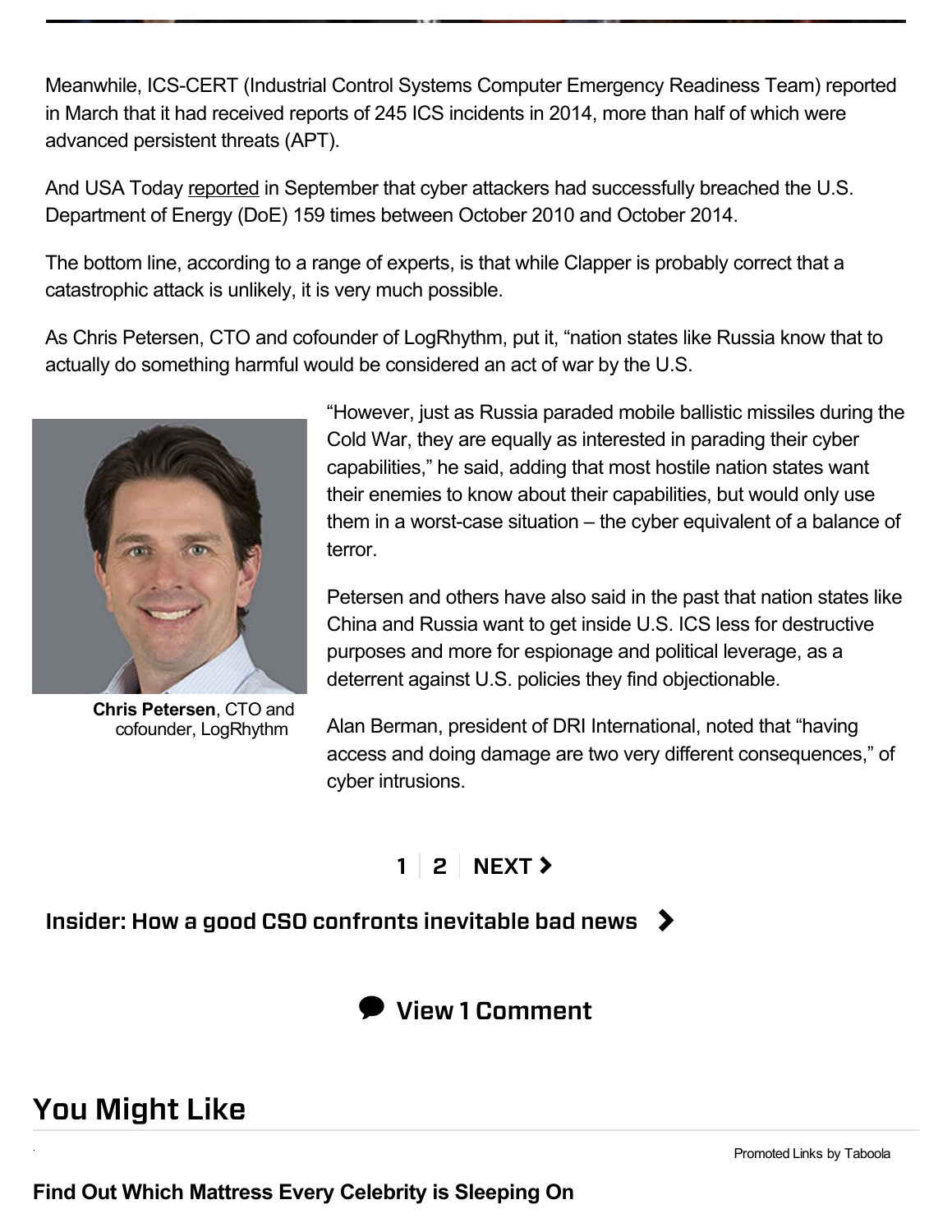

# FFATURE Hostile nations have breached U.S. infrastructure. But don't panic

For years, government officials and security experts have warned that the security of the nation's critical infrastructure is drastically porous – vulnerable to cyberattacks that could take down the entire energy grid. Those warnings have been tempered recently, but the possibility remains

# $\mathbf{F}$  (in  $\mathbf{Q}^+$   $\mathbf{C}$ )

By Taylor Armerding Follow CSO | Nov 5, 2015 8:18 AM PT

*Page 2 of 2*

He cited the cyber espionage campaign named Dragonfly (aka Energetic Bear), which security vendor Symantec [reported](http://www.symantec.com/connect/blogs/emerging-threat-dragonfly-energetic-bear-apt-group) in 2014 had targeted U.S. and European energy firms. The attacks bore the, "hallmarks of a state-sponsored operation," it said.

"It appears that their mission has been information gathering," Berman said.



Alan Berman, president, DRI International

But that mentality may not apply with less stable nation states like Iran and North Korea, or terrorist groups like ISIL, which seem to be more interested in apocalyptic conflicts than simply maintaining their own national security.

And Joe Weiss, managing partner at Applied Control Solutions, said it is not just Russia and China that have the capability to breach U.S. systems. "The Iranians are very good at this," he said.

What is more worrisome to Weiss and others is that not much has changed to improve security of ICS in the past decade, even with the increase and sophistication of attacks.

The large majority of ICS facilities have hard-coded passwords, which can't be changed without modifying the entire program.

That is because, as Udi Yavo, cofounder and CTO of enSilo, put it, those systems were, "designed under the assumption that they would never be connected to other systems, including the Internet,"

1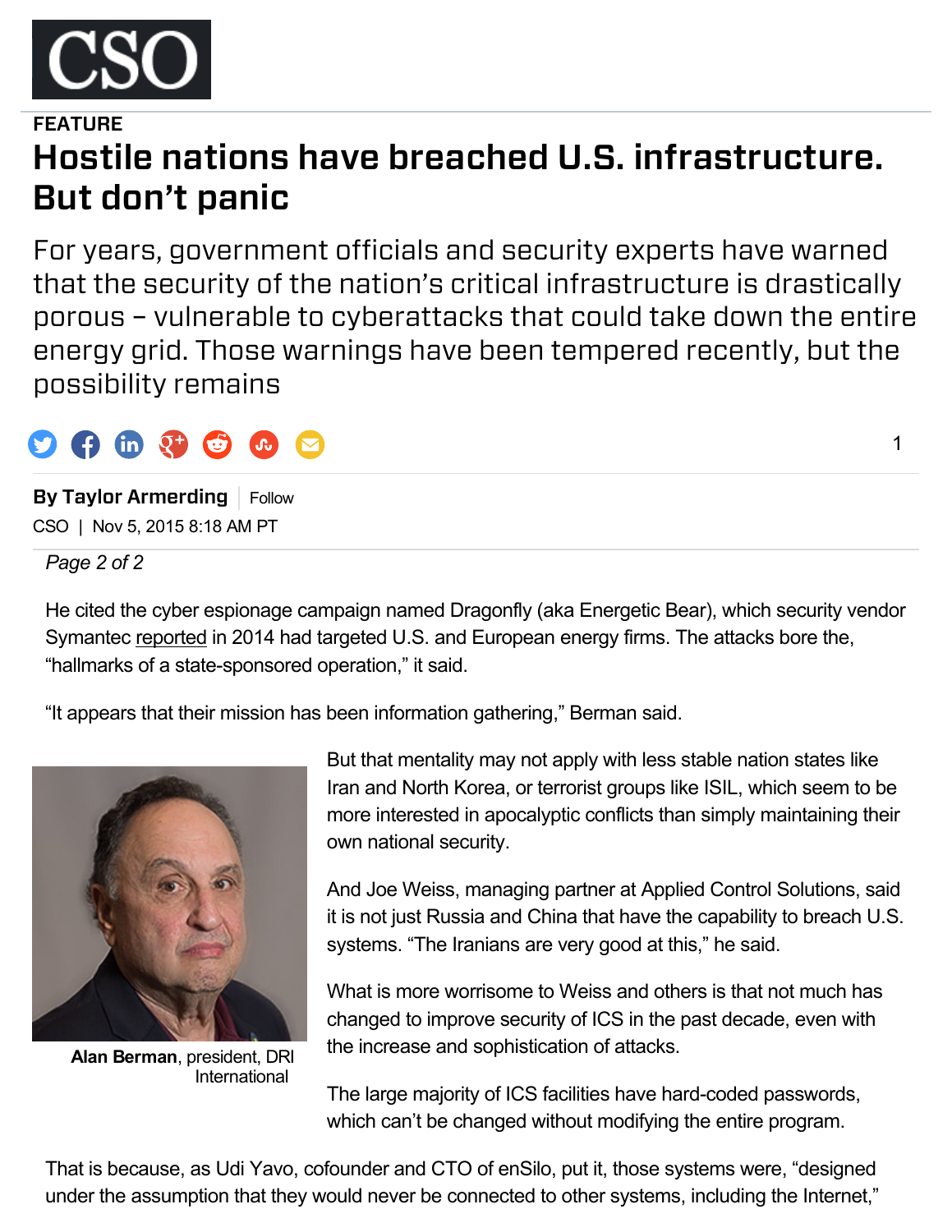and therefore, designers didn't "bake in the relevant security measures."

Petersen agrees. Since those systems were, "largely isolated, not connected to the Internet, they weren't designed for security since nobody could get to them without physical access," he said. "That has all changed. ICS are now connected to corporate networks that are connected to the Internet, and are remotely accessible."

And patching the vulnerabilities is close to impossible. "They act as a sort of Band-Aid, not fixing the root cause of the problem," Yavo said.



Udi Yavo, cofounder and CTO, enSilo

Also, what Lewis said six years ago is still true – major generators cannot be replaced quickly. "We're talking about nine to 18 months," Weiss said.

That doesn't mean the immediate future is hopeless, however.

Berman said there are both public and private-sector groups working on improving detection and response to cyber intrusions.

The Industrial Control Systems Joint Working Group (ICSJWG) provides a vehicle for communicating and partnering across all critical infrastructure sectors between federal agencies and departments, as well as private asset owners and operators of industrial control systems," he said.

The goal is cooperation that will alert utilities to known efforts by hackers.

Yavo said the key is to "reduce the attack surface. That includes disengaging connectivity between the critical systems and the Internet, limiting VPN access, enforcing two-factor authentication, etc."

Petersen said there has to be much more focus on monitoring ICS. "We have to get eyes on these systems and make sure we understand when attacked, if they become compromised, corrupted, or disrupted," he said.

According to Weiss, that isn't happening. "We don't have cyber forensics or logging," he said. "You can count on one hand the systems that are being monitored."

Weiss added that the problem is not just that ICS are connected to the Internet. "You can't blame everything on that," he said, noting that the Iranian nuclear facilities damaged by the Stuxnet attack were not online.

"The other problem is that they are networked, with remote access," he said.

The most obvious way to improve ICS security, Petersen said, is simply to do the basics. USA Today reported that an audit of the DoE last year found that 41 servers and 14 workstations used default or easily guessed passwords.